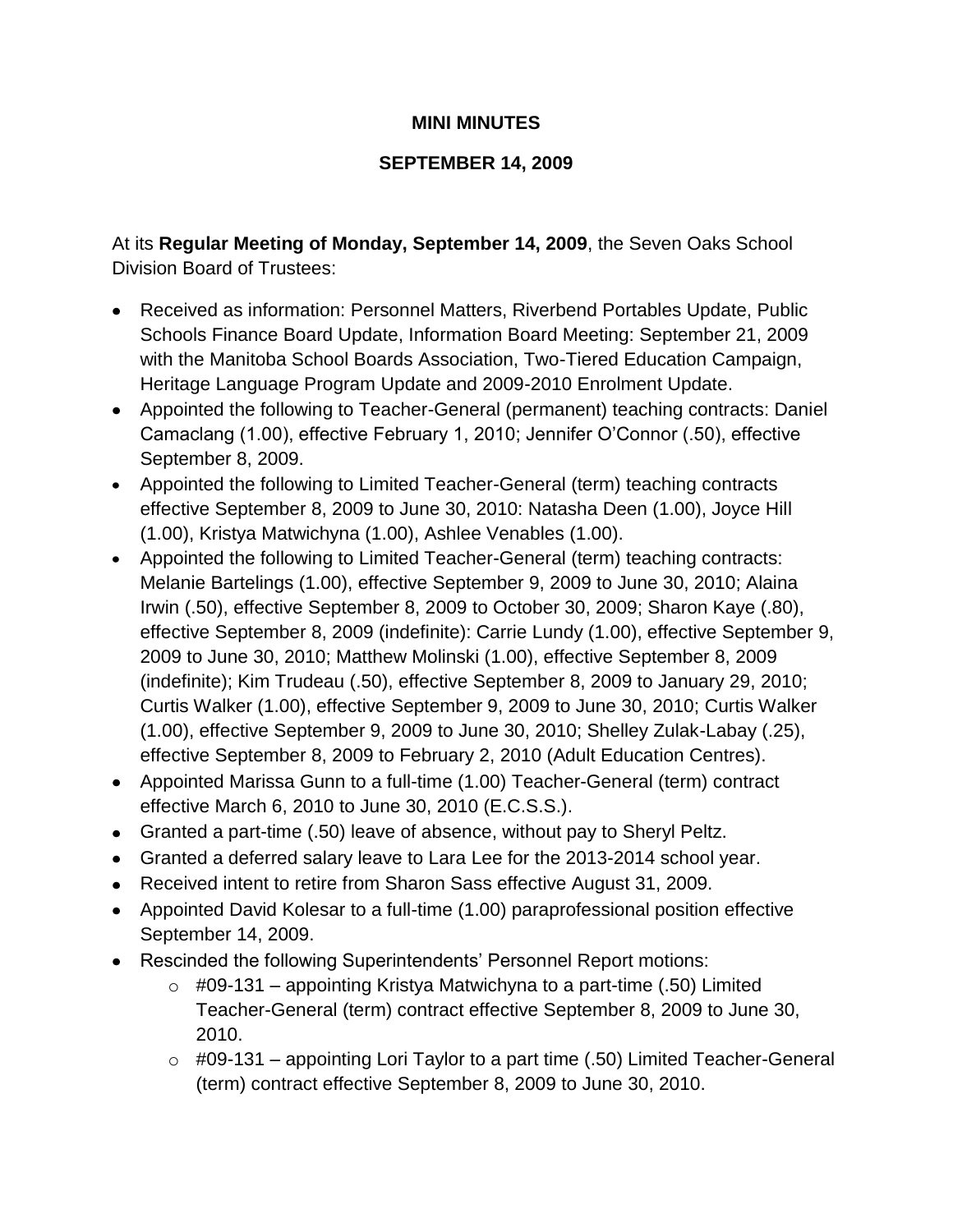- $\circ$  #09-143 appointing Shelley Zulak-Labay to a part time (.125) Limited Teacher-General (term) contract effective September 8, 2009 to February 2, 2010 (Adult Education Centres).
- Approved for payment:
	- $\circ$  cheques #2100222-#2100401, #210000426-#210000565, and #210004-#210009 (U.S.) in the amount of \$3,779,098.73 be approved.
	- o Invoice No. B5461.485.054.wpd for the SOMS Ventilation Upgrade in the amount of \$6,426.00 be paid to Appin Associates.
	- o Invoice No. B5462.485.077.wpd for the Margaret Park Condenser Replacement in the amount of \$2,068.05 be paid to Appin Associates.
	- o Certificate of Payment No. 4 for the Margaret Park Condenser Replacement in the amount of \$93,175.76 be paid to Derksen Plumbing & Heating.
	- o 7 1/2% Statutory Holdback on Certificate of Payment No. 4 in the amount of \$6,745.35 be paid to the Seven Oaks School Division / Derksen Plumbing & Heating 423 Margaret Park account.
	- o Certificate of Payment No. 4 for Edmund Partridge Groom Room in the amount of \$10,886.55 be paid to Jed's Construction Ltd.
	- o 7 1/2% Statutory Holdback on Certificate of Payment No. 4 in the amount of \$840.66 be paid to the Seven Oaks School Division / Jed's Construction 424 E.P. Groom Room account.
	- o 7 1/2% Statutory Holdback in the amount of \$12,546.87 plus accrued interest in relation to the Grooming Room Renovations at Edmund Partridge Community School be paid to Jed's Construction Ltd. from the Seven Oaks School Division / Jed's Construction 424 E.P. Groom Room Trust Account, subject to the approval of the Board's solicitor.
	- o GST on the Release of Holdback for Edmund Partridge Groom Room in the amount of \$627.34 be paid to Jed's Construction.
	- o Invoice No. 20033433 for SOMS Ventilation System Upgrade in the amount of \$28,502.52 be paid to Manitoba Hydro.
	- o Invoice No. 7161 for Renovations at Edmund Partridge Community School in the amount of \$3,596.41 be paid to Number Ten Architectural Group.
	- o Invoice No. 7168 for Garden City Collegiate Link in the amount of \$18,080.75 be paid to Number Ten Architectural Group.
	- o Invoice No. 900855 for Garden City Collegiate Roof Replacement and Structural Reinforcement Phase 2 in the amount of \$1,680.00 be paid to Retro-Specs Consultants Ltd.
- Received conference report from Marianna Kiva, Teacher, S.O.M.S., Identifying and Testing Individuals with Dyslexia, San Francisco.